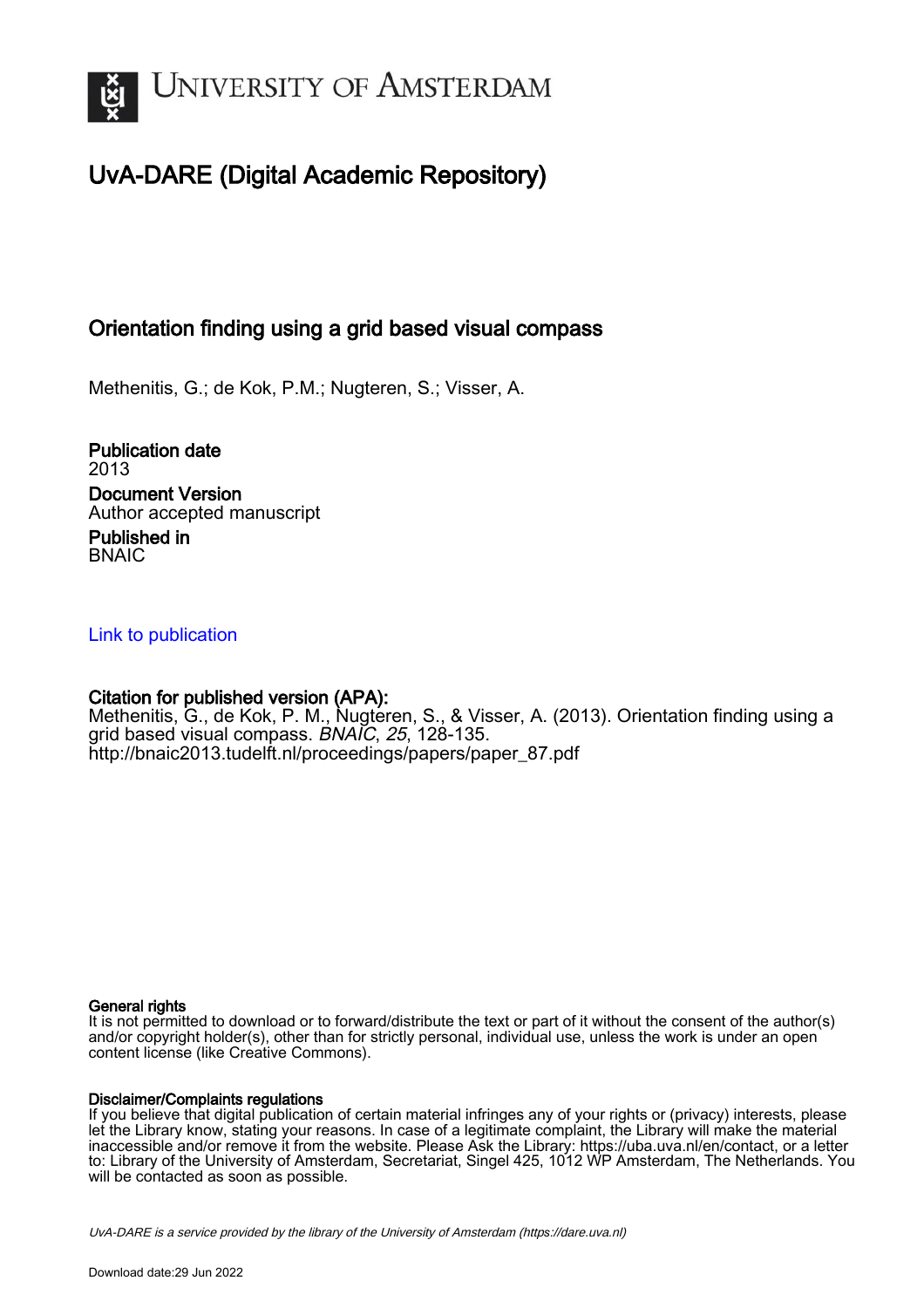# Orientation finding using a grid based visual compass

Georgios Methenitis Patrick M. de Kok Sander Nugteren Arnoud Visser

*University of Amsterdam, P.O. Box 94216, 1090 GE Amsterdam*

#### Abstract

In this paper an extension of the model-based visual compass is presented, which can be updated continuously, allowing a robot to orient itself in a changing environment. To build a model, colors in the image are discretized to an automatically generated color profile, and transitions between these classes within vertical lines are used as feature.

Experiments show how well a model can be learned at the center of field and how this model can be extended to other location with a randomly walking robot. Finally, the strength of the approach is demonstrated in a dynamic environment, where a good estimate of the orientation is maintained while the surroundings are changed in a controlled way.

### 1 Introduction

Self-localization is an important part of robotics. This can be done by, for example, using an external sensor, such as GPS. However, GPS is often not fine-grained enough and does not work indoors or in other environments where reception is bad. Relying on motor odometry is unsuccessful in many cases as well. A robot may move over slippery or rough terrain or it can bump into undetected obstacles, which both influence the distance traversed with similar motor odometry. One way to solve this problem is to use visual information, such as optical flow [\[2\]](#page-8-0) or localizing based on predefined landmarks [\[3\]](#page-8-1). To counter the problem of symmetrical maps in the last method, a visual compass can be used [\[1,](#page-8-2) [4,](#page-8-3) [5\]](#page-8-4). Such a method estimates the robot's heading by comparing the relative position of distant, automatically generated feature points in its camera image over time.

Visual compass methods can be divided in model-free and model-based methods. Model-free methods [\[1,](#page-8-2) [4\]](#page-8-3) compute the relative heading based on features occurring in recent images. The accumulation of frame-to-frame motion errors are reduced heuristically. In specific situations an absolute heading can be computed, for instance, when the robot's pose is aligned in a known way with respect to another object.

A model-based visual compass, as presented by [Sturm and Visser](#page-8-4) [\[5\]](#page-8-4), first builds a cylindrical map of visual features and stores it on the robot, which can then be used to find its absolute heading. This map is usually made during an initialization period by making a full turn, but is not updated afterwards. The error in the computed orientation increases when the robots moves away from the point where the cylindrical map has been recorded, unless the found features are at a near infinite distance from the robot.

We present an extension of the heading-only localization method presented by [Sturm and Visser,](#page-8-4) which can also incorporate new measurements and measurements from other robots into its own map. Because the map is updated during runtime, our method can account for slight changes in the environment. As it is a visual compass to orientate accurately, even when moved from the original point of initialization and in a slightly dynamic environment, the method is named ViCTOriA.

The remainder of this document is structured as follows. Section [2](#page-2-0) explains the differences between model-free and model-based visual compasses. In section [3](#page-3-0) the deviations of our compass with the one it is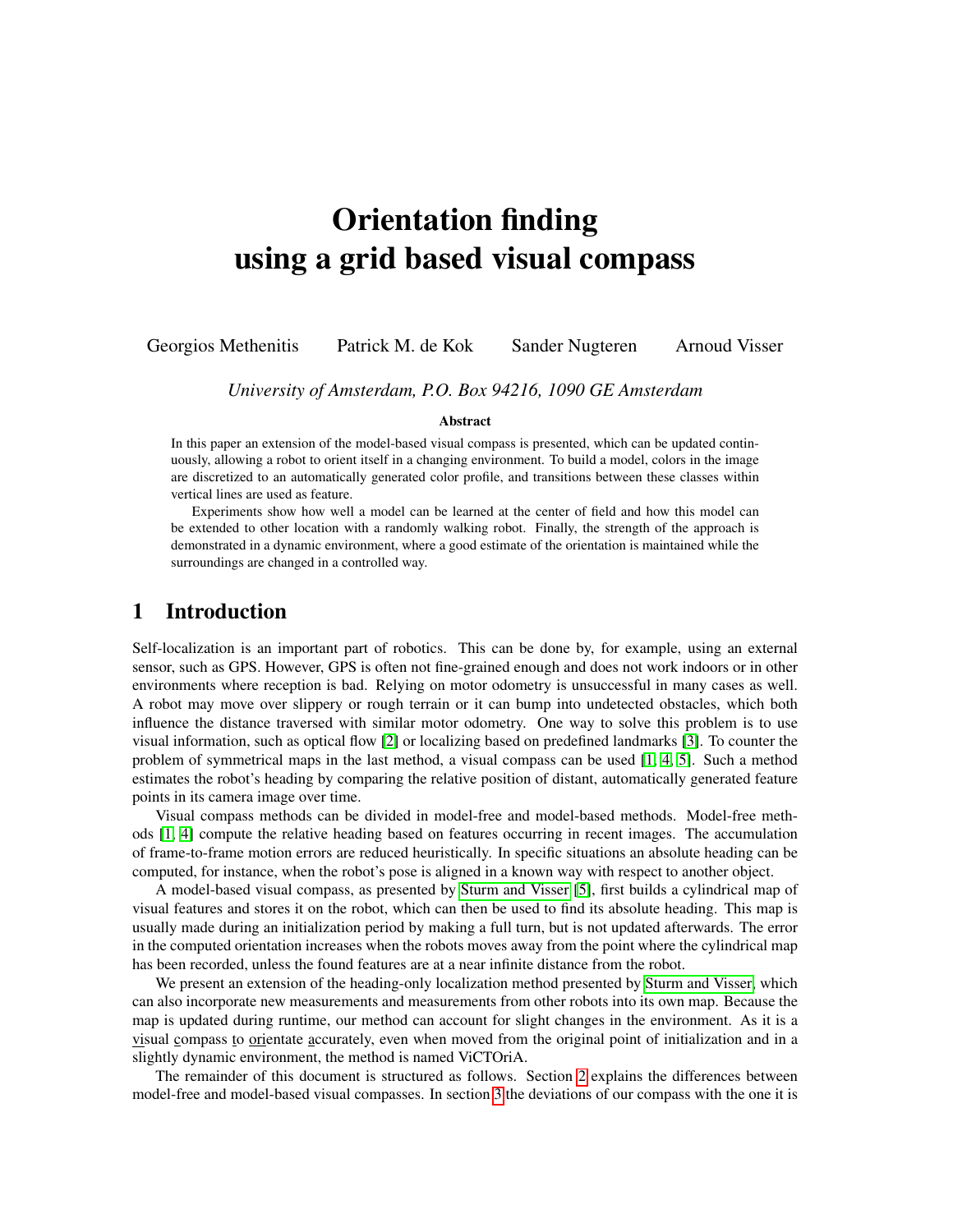based on are presented; [Sturm and Visser'](#page-8-4)s approach is summarized in section [3.1,](#page-3-1) section [3.2](#page-3-2) presents the storage structure of the features, the generation of features is described in section [3.3](#page-4-0) and the online phase is explained in section [3.4.](#page-4-1) Experimental results and a short discussion can be found in section [4.](#page-5-0) Future work is discussed in section [5.](#page-6-0) Finally, section [6](#page-8-5) serves as an epilogue to this article.

## <span id="page-2-0"></span>2 Background

Both model-free and model-based visual compasses have their uses. Because they do not keep track of the environment for more than just a few frames, model-free visual compasses can be used in dynamic environments and when the robot needs to explore areas of unknown size. In general there is no initialization phase. However, when a big change in heading occurs such that the features from previous frames are not observed anymore, for instance, due to drifting or the robot falling, model-free methods cannot estimate the change in heading with respect to the previous estimate reliably. Another issue is the accumulation of frame-to-frame motion error over time, although error reduction heuristics are proposed [\[1\]](#page-8-2).

Typical model-based visual compasses build up a global map, in contrast with the local map of the model-free approach. This global map can be used to estimate an absolute orientation, in contrast with a relative orientation of the model-free approach. In general model-based visual compasses do not handle dynamic environments well. The approach described in this study is an exception, because the map is constantly updated.

A global map is typically learned during an initialization phase at a certain central point in the environment. When the robot moves away from that initialization point, gradually the confidence in the orientation diminishes [\[5\]](#page-8-4).

The RoboCup Soccer Standard Platform League (SPL) is an ideal testing environment (see figure [2\)](#page-2-0) for such visual compass, because the soccer game takes place in an area with a defined size and shape. In most positions and orientations, the robot is able to recognize the features recorded in a cylindrical map during an initialization phase. Because the robots bump into each other and fall quite often, the visual compass method should be robust against big changes in orientation, which requires a method which delivers an absolute estimate. The compass should also cope with a dynamic environment; the crowd watching the game will move during a match.

The generation of a map should be quick; only 45 seconds are allowed for all robots in the game to move from the sideline to their starting positions. After that, game time starts. Initialization should either happen



Figure 1: A game of the Dutch Nao Team at the 2013 RoboCup competition. Note the colorful surroundings.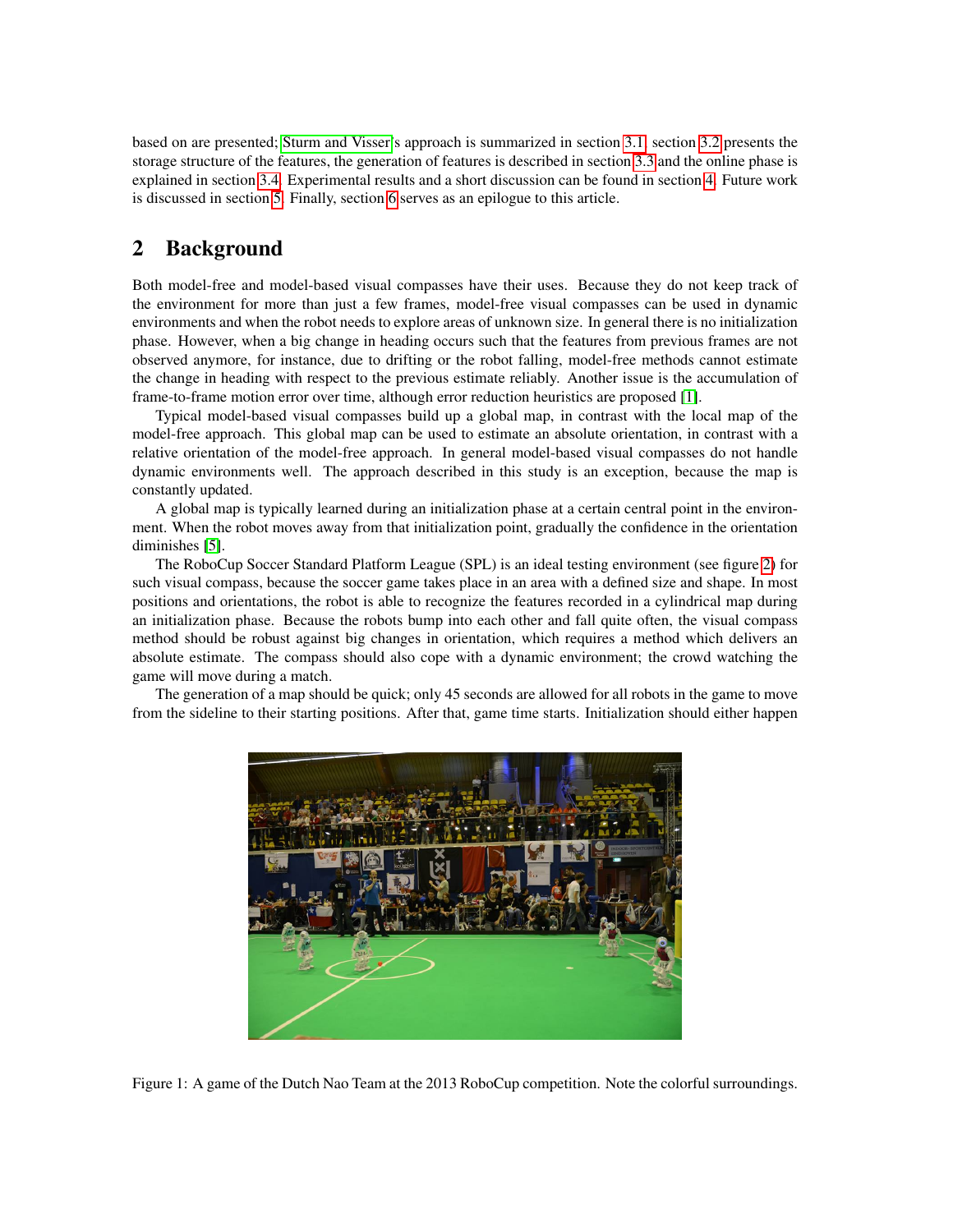in these 45 seconds or during game time, which increases risk of losing the early advantage.

Because of the limited processing power on the NAO, feature detection and feature matching should be lightweight operations. [Anderson et al.](#page-8-2) consider only a band of gray-scale pixels around the horizon and propose a 1-dimensional version of SURF, which can be heavily optimized. [Sturm and Visser](#page-8-4) extract features from a limited number of vertical scan lines. The pixels are discretized into  $||\mathbb{C}|| = n$  clusters of the most significant colors occurring in the images taken during the initialization phase. A bigram model of color classes, containing the information how often a pixel from class  $c_1$  follows a pixel from class  $c_2$  with  $c_1, c_2 \in \mathbb{C}$ , per vertical scan line is used as feature.

## <span id="page-3-0"></span>3 The ViCTOriA Approach

ViCTOriA is by design split in two phases, an offline phase and an online phase. The offline phase corresponds to the initialization phase of [Sturm and Visser](#page-8-4) where an initial map is built by having the robot make a turn of 360 degrees. A good point to build such a map is at the middle of the field, as the maximum distance from a robot on the field is minimized. The robot ignores the field and only observes color patterns above the horizon. The colors outside the field (such as advertisement boards and audience) will be observed, which will result in an appropriate discretized color model.

The online phase includes the query and update mechanisms. The robot will query the system about its orientation with features, and its location and previous orientation, and when the system is certain enough about the new orientation estimate, it will update the appropriate map with the observed features.

When the online phase starts, the robot will initially rely heavily on the map at the center of the field. While it is moving, the robot will add new features to its model and update existing features.

In the remainder of this section, a summary of the original approach is presented first. Following that, the deviations of the ViCTOriA approach are presented.

#### <span id="page-3-1"></span>3.1 Original approach

The ViCTOriA approach is an extension on the work done by [Sturm and Visser.](#page-8-4) Note that that this study was performed in a comparable environment (a soccer field), but with another robot (the four legged AIBO robot). The processing pipeline of the original approach can be described as follows. First, the robot gathers a set number of images while making a full turn. With a clustering method, such as the Expectation-Maximization algorithm with a Gaussian mixture model [\[7\]](#page-8-6), the robot autonomously clusters the colors into the  $\|\mathbb{C}\| = n$  most significant color classes. Every  $\psi_{scan}$  degrees of the field of view, a vertical line is selected. The algorithm computes the frequencies of pixels of one color class followed by any other color class. This process is depicted by figure [3.](#page-5-1) A discretized image together with the orientation metadata is stored in the cylindrical map.

When querying the model, the authors use a Bayesian method where they optimize the probability  $p(F_t|\psi, \mathbf{m})$  of an ordered sequence of features  $F_t$  given the camera's yaw  $\psi$  and the cylindrical map m, so as to optimize the data likelihood by choosing the correct angle.

[Sturm and Visser](#page-8-4) combined the orientational belief filter with a translational belief filter into a localization filter. This estimate could be combined with the location estimate based on landmarks, provided by a particle filter which was part of the team's framework [\[6\]](#page-8-7). The current framework has a localization method based on an augmented Monte Carlo localization module [\[3\]](#page-8-1).

#### <span id="page-3-2"></span>3.2 Collection of compasses

To reduce the error that arises by moving away from the initialization point, the proposed model constantly builds up a model for several visual compasses, distributed over the field. The field is divided into a grid, and each grid has a number of angle bins. Each grid cell contains a feature buffer represented by the circle in the middle of each cell. For positions outside of the field, the cell that is closest to the position is used. In this 3-dimensional object measurements are stored whenever it is applicable. The number of grid cells and the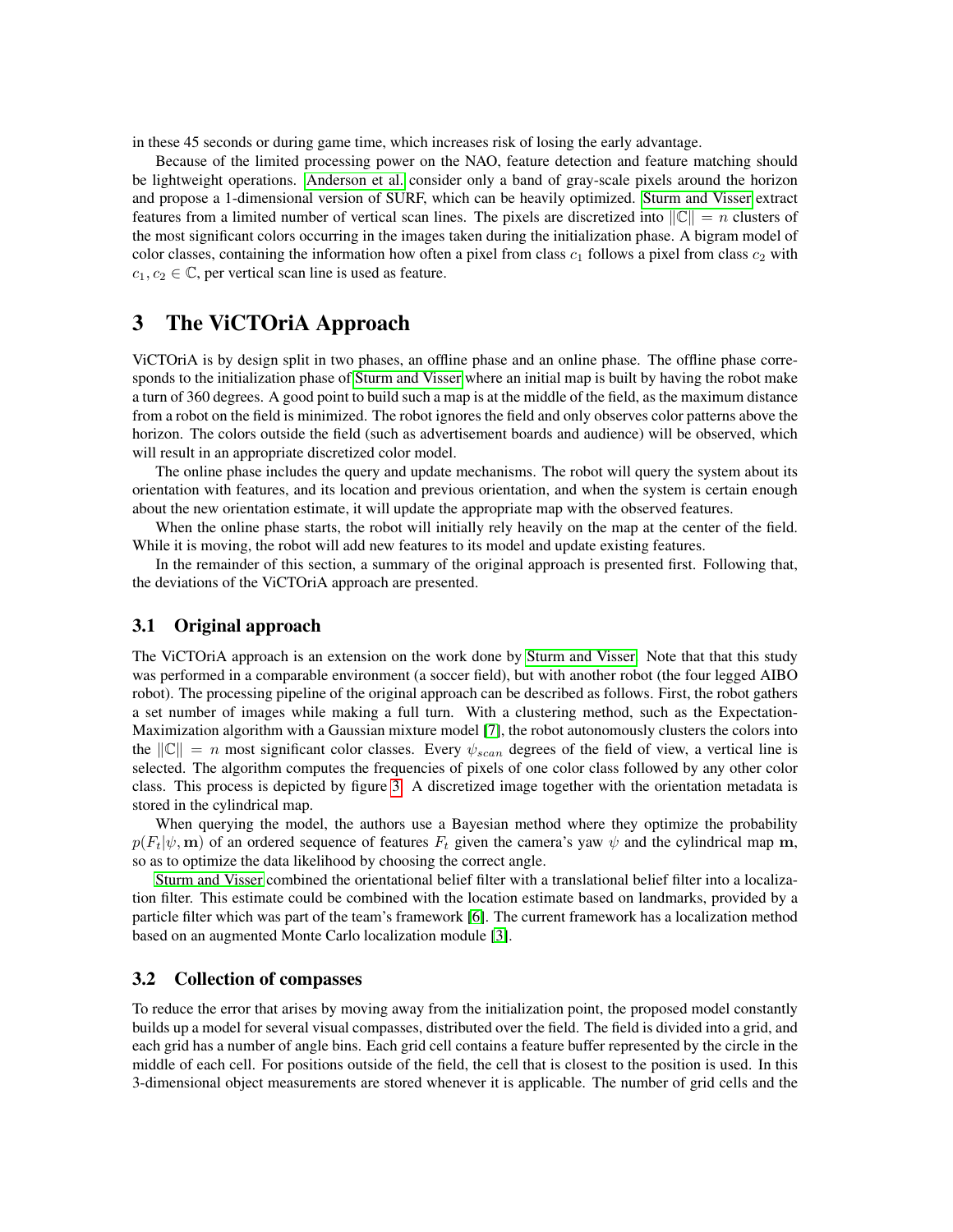number of angle bins in each buffer are configurable. For the purposes of our experiment and considering the poor computational power of the NAO, ViCTOriA is configured with a 15-cell grid with 180 angle bins in each cell. Figure [3.2](#page-3-2) illustrates this layout, together with a NAO's position and orientation.



Figure 2: The field is divided up into a grid. Initially, each grid cell represents an empty visual compass. When the robot starts observing its environment, it will add features to the compass map of the grid cell it is in. When a feature is stored, a small dash in the orientation of the corresponding angle bin will be attached to the central circle in the robot's current cell. The robot is represented by a small circle and dash, which moves across the field (left from the center in this image).

#### <span id="page-4-0"></span>3.3 Features

Not every scan line qualifies as a feature in the ViCTOriA approach. The field, its lines and other robots do not contain interesting features to include in the map. Other robots might even harm the map's quality, as these observed robots are extremely dynamic and thus their features will not be observed at the same position. Most of this noise occurs below the horizon, represented by a skew line in the image. If less than 60% of the pixels in a frame are above the horizon, the frame is considered not informative enough, and that frame is skipped. Otherwise, when the frame contains enough information, the scan lines will be drawn perpendicular to the horizon towards the top of the image. By doing so the orientation of scan lines is normalized. From every informative frame 10 scan lines are selected. As the camera has a horizontal field of view of 60.97 degrees, this corresponds with taking a scan line every 6.097 degrees.

Images are provided in YUV422 color space. Our implementation uses k-means clustering instead of the Expectation-Maximization algorithm with a Gaussian mixture model, as an implementation of this is already provided in the SPL framework. Figure [3](#page-5-1) shows an example of a discretized image after  $k$ -means clustering with  $k = 8$  has been performed on multiple images.

The feature extraction proceeds unchanged. However, the color transition matrices are normalized. A scan line of n pixels contains  $n - 1$  transitions, and thus each value in the matrix is divided by  $n - 1$ .

#### <span id="page-4-1"></span>3.4 Querying and updating the model

The model can be queried by using a collection of features obtained from one image. As they are also labeled with an angle and location, they can be looked up in the map. The equations used to compute the certainty of a match are as follows:

$$
sim(f_1, f_2) = \frac{1}{\text{diff}(l_{f_1}, l_{f_2})} \times \frac{1}{\text{diff}(\alpha_{f_1}, \alpha_{f_2})} \times \frac{1}{\text{diff}(f_1, f_2)} \times m(f_1) \times m(f_2)
$$

$$
m(f) = e^{(t-t_f)} \times p(l_f) \times p(\alpha_f)
$$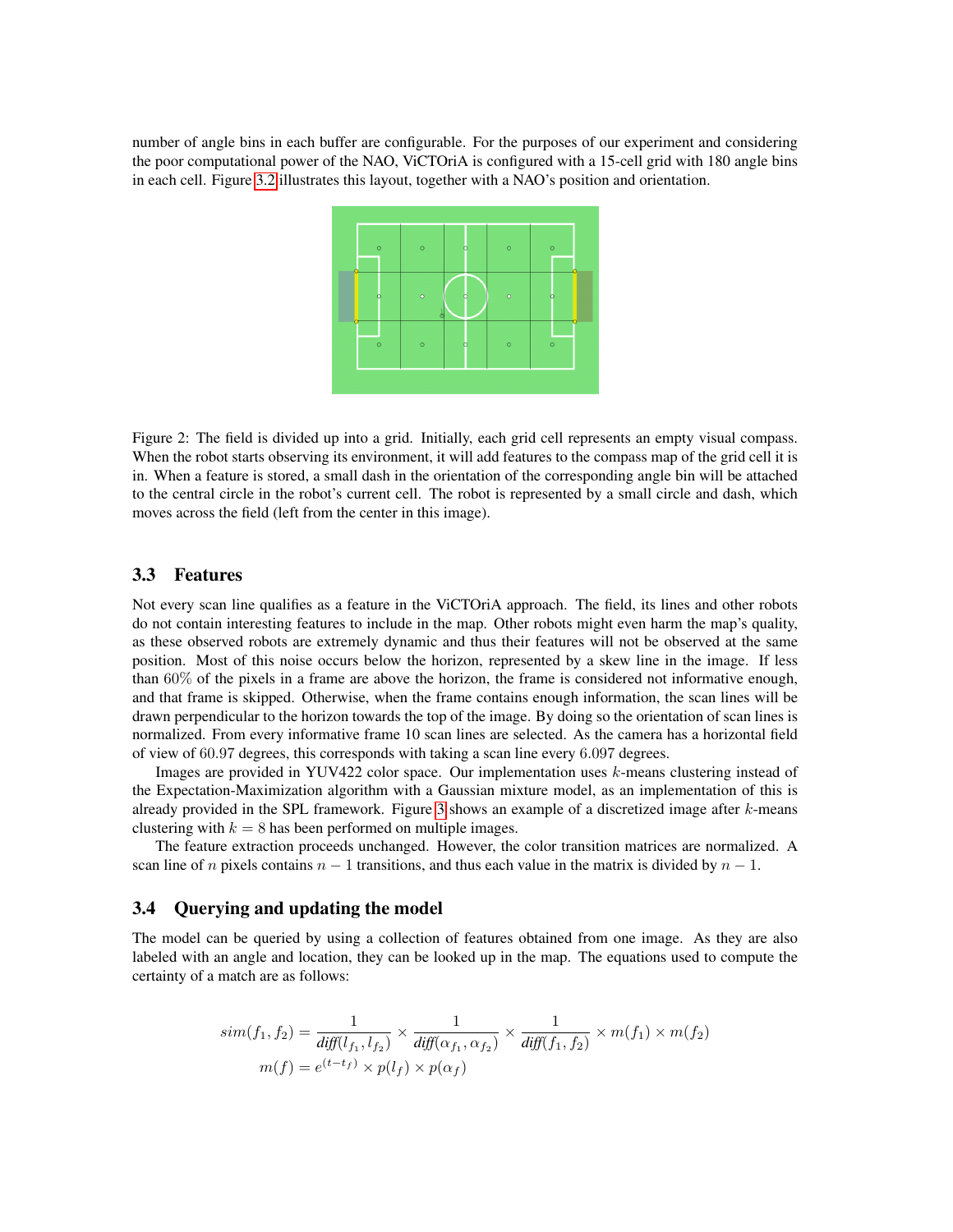

<span id="page-5-1"></span>Figure 3: Color transition matrix extraction process. *Left:* A discretized sample image from the Intelligent Robotics Lab of the University of Amsterdam, discretized to 8 colors is shown, with one scan line illustrated between the white lines. *Right:* A visualization of a color transition matrix. The left column and top row represent the color classes. The other cells represent how often the row color is followed by the column color in a scan line. Frequencies are visualized by shading; higher frequencies are dark colored, gamma 0, 25 is used to make differences visible enough.

The similarity measure between two features is computed using the distance between the two features  $diff(p_{f_1}, p_{f_2})$ , the difference in angle  $diff(\alpha_{f_1}, \alpha_{f_2})$ , the difference of the features themselves  $diff(f_1, f_2)$ and the measurement certainties of both features  $m(f_1)$  and  $m(f_2)$ . These measurement certainties are computed using the certainty of location  $p(l_f)$  and angle  $p(\alpha_f)$  at the time of measurement, and  $e^{(t-t_f)}$ , where t is the current time and  $t_f$  is the time of measurement. This ensures that the reliability of features over time will go down. The difference between each feature vector is computed, taking into consideration that most frequent transitions are not so informative. For example, assume a white wall with a red horizontal stripe of 1 pixel wide on it. The red stripe is more informative than the white wall. So, the color transition frequencies are subtracted from one. By doing so, the pixels of the red stripe are weighed more than the frequent ones. In this way, informative features play a more important role in the difference measure.

As the used framework's localization module is multimodal, certainty about the robot's position can be expressed as the number of hypotheses, in a grid cell. Orientations are computed for grid cells containing at least 20% of the hypotheses. This threshold is chosen, so that when the robot is near a crossing of four cells, readings are still meaningful. This also allows for investigating the orientation when the localization module is unsure about the field half the robot is on.

When similar enough matches have been found, the new features will be compared with the old features already present in the cells, by computing  $m(f_{new})$  and  $m(f_{old})$ . If  $m(f_{new})$  is greater than  $m(f_{old})$ , the cell's old feature is replaced by the new feature.

### <span id="page-5-0"></span>4 Experiments

The first experiment tests the accuracy of the initialization phase, so the update mechanism of ViCTOriA was disabled. The robot was placed exactly in the center of a field of  $6 \times 4$  meters for learning the map and the significant colors for clustering. The grid was set to 15 cells with 180 angle bins per cell. To test the learned model, the robot was placed in the same position and performed the same turn. However, now the information provided from the augmented Monte Carlo localization module was not used, computing the orientation only by the output of the visual compass. The information provided by this other localization module is used as the ground truth, which is accurate especially in the turn motion. The average error that the visual compass achieved was less than 0.10 radians. 357 of 390 frames have been used. 33 frames have been skipped, as less than 60% of the observed pixels were above the horizon. In this experiment the training set was very similar to the test set. The experiment could be further extended by changing the circumstances.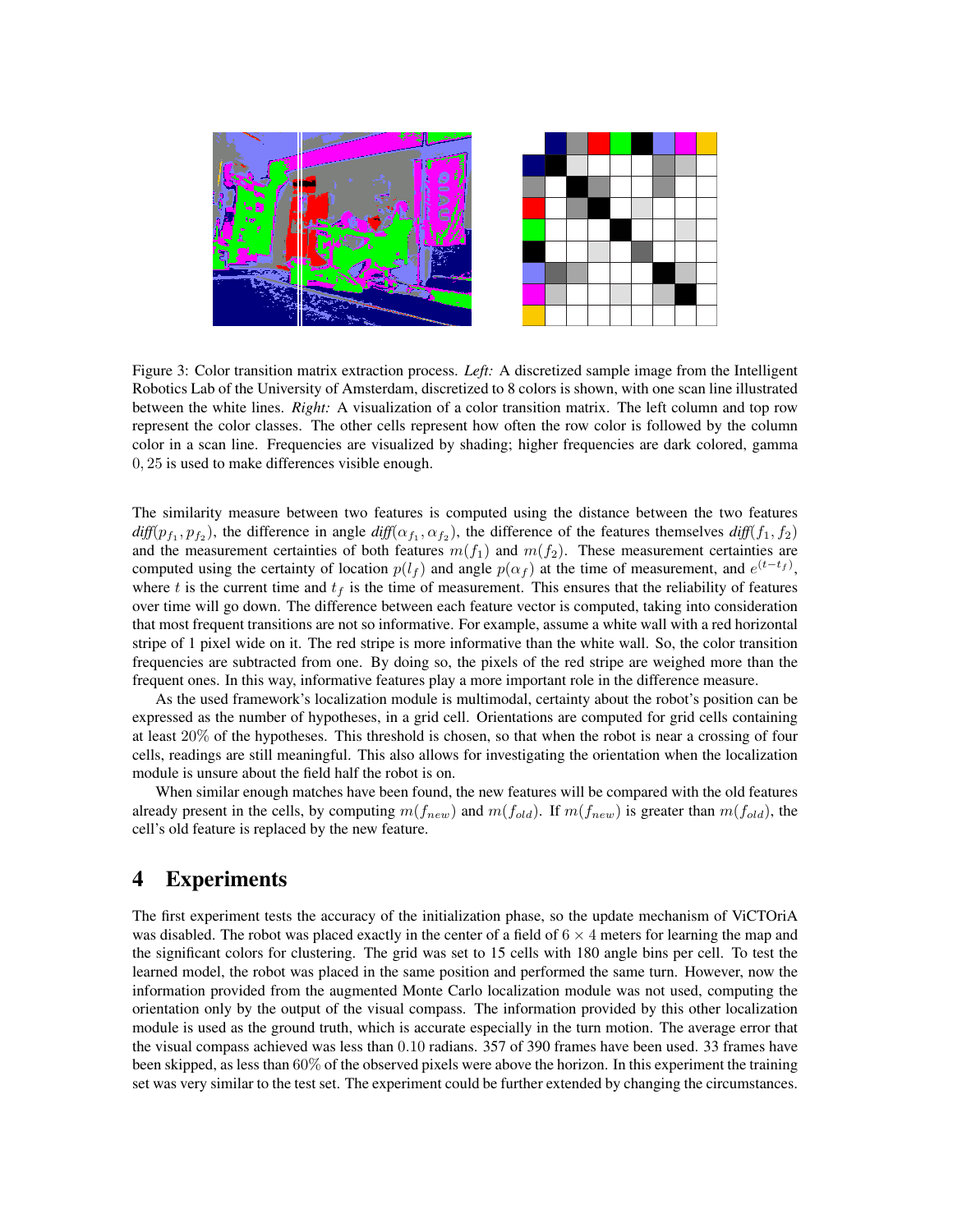

<span id="page-6-1"></span>Figure 4: *Left*: The robot walks randomly over the soccer field. Its path according to the already implemented augmented Monte Carlo localization module [\[3\]](#page-8-1) is depicted as a series of circles and dashes, representing its position and orientation, respectively. *Right:* After walking the random path, the robot has learned to associate certain features with orientations and locations. This is shown as a dash in the corresponding orientation at the center of the location's corresponding grid cell.

However, this experiment gives an insight on an upper boundary of the accuracy of the orientation estimate.

The second experiment consists of an initialization phase and an application phase. The experiment tests if during a soccer game enough information is collected to fill the visual compasses distributed over the field. Figure [4](#page-6-1) illustrates the update process of a randomly walking robot. The walking lasted for three minutes, almost one third of a RoboCup Soccer SPL game period, which lasts ten minutes. On the left, the trace of the robot poses during the walking are shown as they came from the augmented Monte Carlo localization module. The robot started with an empty feature map, but the update process of ViCTOriA updated almost 70% of the map in these 5 cells where the robot walked. This is shown on the right of figure [4.](#page-6-1)

In a third experiment, ViCTOriA's robustness to changes in the environment is tested. Ten full turns at the center of the field have been recorded, where in each consecutive dataset an extra advertisement board is visible in the environment. These boards have been randomly positioned around the field to represent the random positioning of viewers during real games. No updates of the model have taken place. The model has been trained on the center spot with either two, six, nine or ten boards on the field side. The boards are placed within 50 cm of the field side. The average error in radians have been visualized in figure [5.](#page-7-0)

As can be expected, the average error is the lowest when tested on the same dataset as the model has been trained on. In general, datasets with a similar amount of boards have lower errors than datasets with a larger difference in the number of boards. So the method is quite insensitive for small changes in the environment. Yet, the worst average error occurred when the environment was changed quite drastically; the difference between 2 or 6 advertisement boards is a change of the appearance of half the horizon. The resulting worst average error of 0.41 radians is still a useful estimate within RoboCup Soccer; robots mainly need to distinguish their own goal from the opponent's (which has a threshold of 1.57 radians).

### <span id="page-6-0"></span>5 Future work

The current implementation uses color transition matrices as its features, but there are other alternatives, such as the 1D SURF used by [Anderson et al.](#page-8-2) [\[1\]](#page-8-2), or texture based features. Performance could be compared in lab environments and at RoboCup events.

It is also possible to extend this framework in a multi-agent setting. Robots can benefit from each other's observations (features), just by broadcasting messages with features among them. In this way, communication can be used to achieve a faster adaptation to the environment (update the map in multiple locations at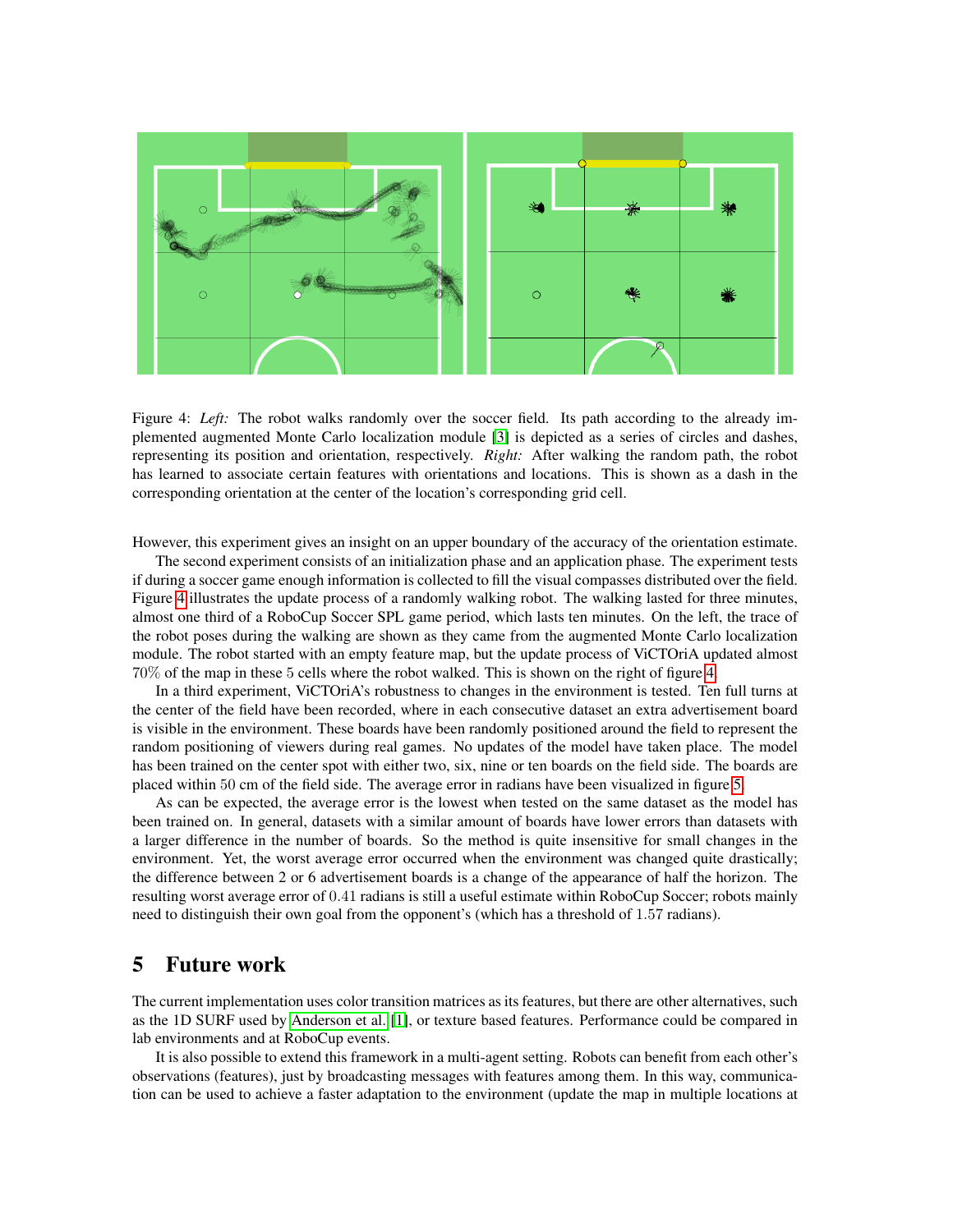

<span id="page-7-0"></span>Figure 5: Average error in radians. ViCTOriA has been trained only on its center grid cell with either two, six, nine or ten advertisement boards on the field side, and tested with one to ten advertisement boards on the field side.

the same time). For this to work color transition independence between different cameras is a requirement. As it is illustrated in figure [6,](#page-7-1) the summed histograms for each of the three color channels of YUV422, show that the same color clustering method can be used with independently calibrated cameras with the same results.

Another point of improvement for an exploration scenario would be to perhaps change the grid cell size dynamically, or find a procedure to fuse grid cells that are similar. This is useful when the size of the environment is unknown, or when certain areas of the map might be less interesting than others. For example, a large open room with few different features could do with less grid cells than a room with many obstructions in the field of view.

Currently, the horizon is used to determine when an image frame is appropriate and contains enough information above the field to perform the extraction of scan lines. For soccer and other environments where the floor contains too few features for orientational localization, a floor detector can be implemented, and all pixels above the floor polygon should be considered.

And finally, as the grid map that is constructed is essentially a storage of observations, this method could also be used with other localization methods to improve the certainty of not only orientation but also location.



<span id="page-7-1"></span>Figure 6: Frequencies of pixel values for the Y (*left*), U (*center*) and V (*right*) channels for four images taken with the lower camera on six different NAO heads. Preliminary experiments seem to indicate that the frequency patterns are shifted. This shift might be due to different the difference in automatically set white balance.